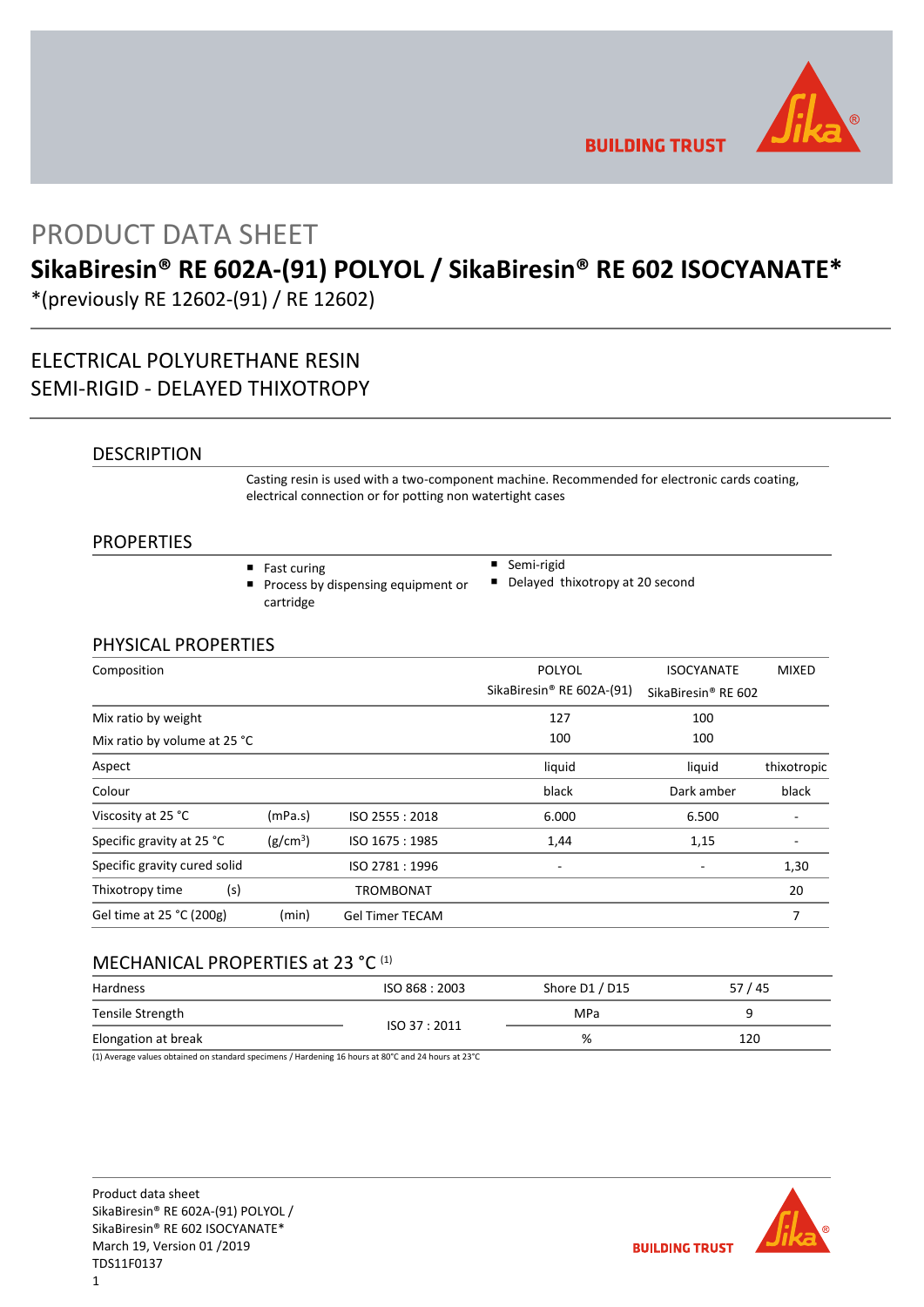## THERMAL AND SPECIFIC PROPERTIES (1)

| Working temperature                                                                                 | °C                       | $-50$ to $+110$           |           |
|-----------------------------------------------------------------------------------------------------|--------------------------|---------------------------|-----------|
| Thermal conductivity                                                                                | ISO 2582: 1978           | W/m.K                     | 0,30      |
| Glass transition temperature (Tg)                                                                   | ISO 11359 : 1999         | °C                        | 20        |
| Coefficient of thermal expansion (CTE)<br>$[-50 \text{ to } +10]$ °C<br>$[-40 \text{ to } +120]$ °C | ISO 11359 : 1999         | $10^{-6}$ K <sup>-1</sup> | 70<br>200 |
| Water absorption ( $23^{\circ}$ C – 24 Hours)                                                       | ISO 62:1999              | %                         | 0.45      |
| Directive 2015/863/EU (ROHS) (2)                                                                    | $\overline{\phantom{0}}$ | -                         | Conform   |

(1) Average values obtained on standard specimens / Hardening 16 hours at 80°C and 24 hours at 23°C.

(2) European directive on the restriction of the use of certain hazardous substances electrical and electronic equipment.

## DIELECTRIC AND INSULATING PROPERTIES at 23°C **(1)**

| Dielectric strength (50 Hz - 1 mm)       | CEI 60243-1 E2: 1998 | kV/mm        | 18          |
|------------------------------------------|----------------------|--------------|-------------|
| Dielectric constant $\epsilon$ (100 Hz)  | CEI 60250 : 1969     |              | 5,4         |
| Dissipation factor tan $\delta$ (100 Hz) | CEI 60250 : 1969     |              | 0,07        |
| Volume resistivity (1.000 V)             | CEI 60093 E2:1980    | $\Omega$ .cm | $1.10^{14}$ |
|                                          |                      |              |             |

(1) Average values obtained on standard specimens / Hardening 16 hours at 80°C and 24 hours at 23°C

## PROCESSING

Before use it is necessary to mix the Polyol until both colour and aspect become homogeneous. Polyol and Isocyanate have to be mixed at a temperature higher than 18°C according to the mix ratio indicated on the technical data sheet. Before casting check that parts or moulds are free of any trace of moisture.

## HANDLING PRECAUTIONS

Normal health and safety precautions should be observed when handling these products :

- **Ensure good ventilation.**
- Wear gloves, glasses and protective clothes.
- For further information, please consult the Safety Data Sheets.

## STORAGE CONDITIONS

Storage at a temperature below 5°C can cause crystallisation and dimerization of the ISOCYANATE SikaBiresin® RE 602.

Shelf life is 12 months for the POLYOL and 12 months for ISOCYANATE in a dry place and in their original unopened containers at a temperature between 15 to 25°C. Shelf life is 9 months for 50ml cartridges, and 6 months for 400ml cartridges

Any open can must be tightly closed under dry inert gas (dry air, nitrogen, etc…).

## PACKAGING

Packaging information on request, please contact your local sales representative or find your local contact on www.sikaadvancedresins.com

## FURTHER INFORMATION

The information herein is offered for general guidance only. Advice on specific applications is available on request from the Technical Department of Sika Advanced Resins. Copies of the following publications are available on request: Safety Data Sheets.

Product data sheet SikaBiresin® RE 602A-(91) POLYOL / SikaBiresin® RE 602 ISOCYANATE\* March 19, Version 01 /2019 TDS11F0137